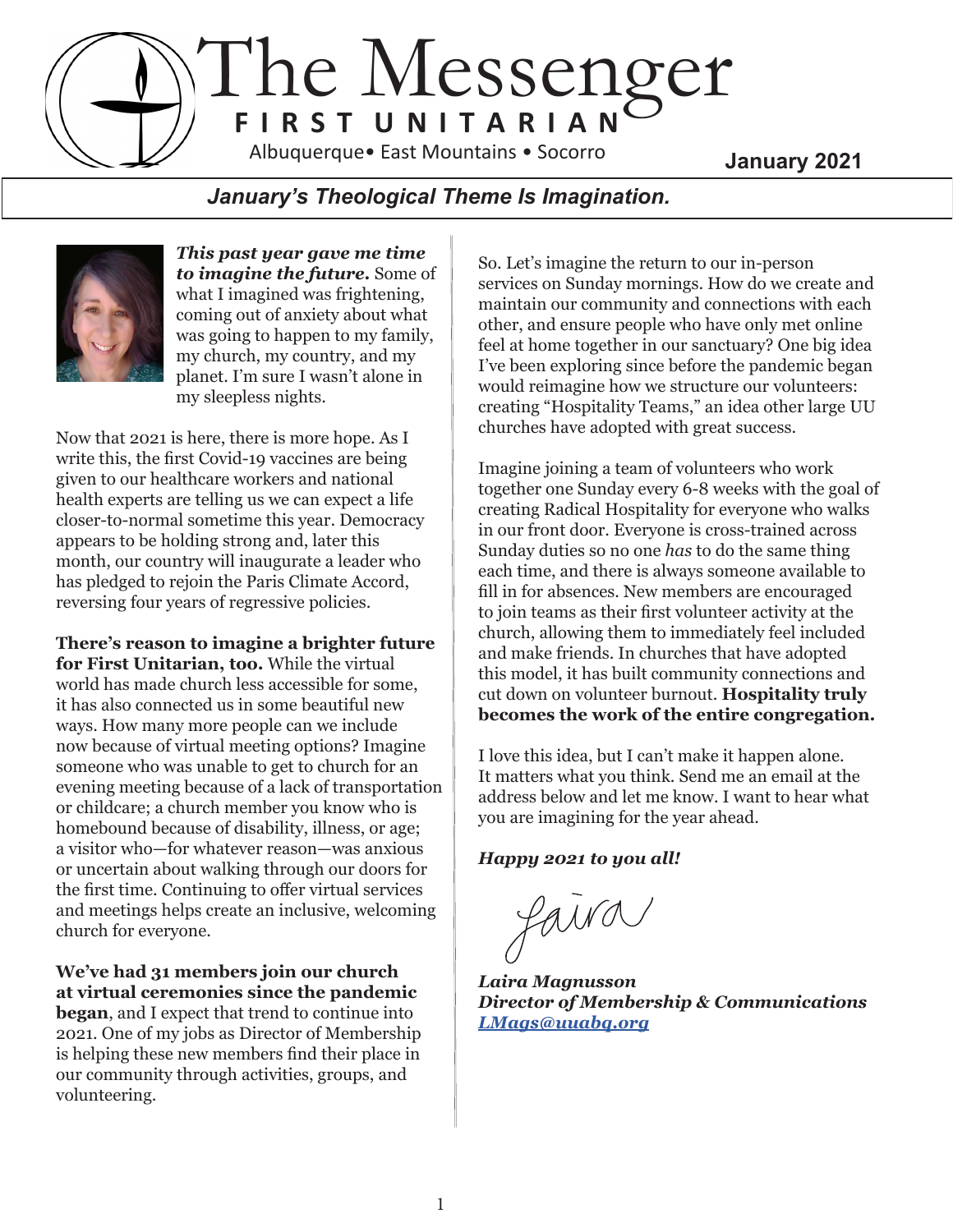## **Worship Calendar**

**Go to [www.zoom.us](http://www.zoom.us) to set up your free account, download the app to your computer or smart device, and select "Join a Meeting." You can also call in without a computer or smart device to (669) 900-6833 and, when prompted, enter the meeting number.**

| <b>Virtual Vespers</b>                                |
|-------------------------------------------------------|
| Wednesdays at 7:00 pm                                 |
| These short (25-minute) services offer a midweek      |
| respite with readings, music, meditation, and prayer. |
| Small-group conversations are also offered after each |
| service.                                              |
| Enter Meeting ID: 593 831 292 or click here.          |
|                                                       |

## January 3

## **"Spiritual Imagination"** *The Rev. Angela Herrera*

Whether we are inspired by science, ancient stories, or our own experiences of transcending mystery and wonder, imagination plays a big role in our understanding of ultimate reality and our place in it.

## January 10

## **"Religious Imagination"**  *The Rev. Bob LaVallee*

Unitarian Universalism is the result of courageous acts of religious imagination. Our tradition went from looking a lot like other mainline Protestant denominations to the vibrant and evolving religion that we are today. Rev. Bob will talk about a few of the amazing people who helped us get here.

## January 17

## **"MLK's Gift & Challenge"**  *The Rev. Bob LaVallee*

On this MLK weekend, we'll honor Rev. Dr. Martin Luther King Jr., and also reckon with what his message means to us today. Spoiler: It's not what you think.

## January 24

## **"Being Born"**

*The Rev. Angela Herrera & Olivia Herrera* Although every person on earth was born, the subject of birth is conspicuously absent from religious art and literature. Angela (a former doula) and her daughter Olivia, a nurse at Dar a Luz birth center, will reflect on this, and on what being present with birth has taught them.

## January 31

**"Eulogies"**

## *The Ministers & Musicians*

The popular, annual service dedicated to notable people who died in the last year. Though 2020 brought so much grief, let us not forget to celebrate some of the regular people whose lives touched ours, even if we never knew their names. Inventors, activists, scientists, and more… come for good music and good stories; leave with a spring in your step.

Angela will also pass the ceremonial Key to the Church to Bob today, as this is her last service before leaving for a four-month sabbatical. To read the sabbatical news in last month's Messenger, [click here.](http://uuabq.com/wp-content/uploads/2020/11/Messenger_1220.pdf)

## *We Light a Candle*

*•We light candles for Janelle Campbell and for Norma Ruptier*, beloved members who both died on Christmas Eve. We hold Norma's husband George, and all of Norma and Janelle's friends and loved ones in our hearts.

•*We grieve with Chuckie McHenry* as she mourns the death of her sister Janice.

•*We hold Kathy Peterson in our hearts* as she grieves the death of her husband.

•*We send healing thoughts to Sara Maley* as she recovers from surgery.

•*We hold Theresa Watson in our care* as she grieves the deaths of her beloved beagle companions.

•*We light a celebratory candle for Linda*  and Richard Avery, who celebrated their 50th anniversary in December.

*If you're experiencing difficulties, health issues, or transitions, you can reach out to our Caring Network at [caring@uuabq.org](mailto:caring@uuabq.org).*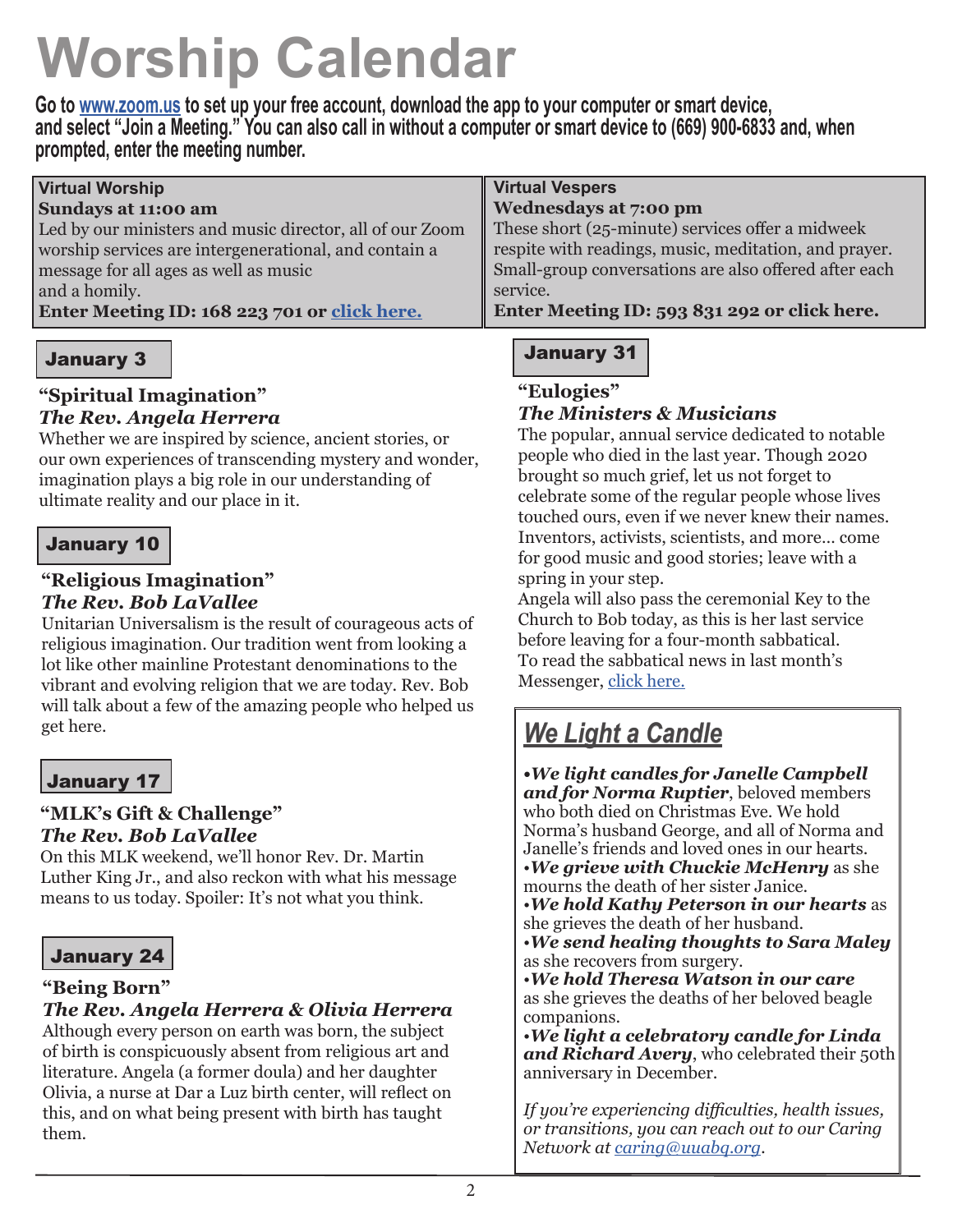## **Community News**

## **Membership Milestones**

#### **A warm welcome to our newest members, who joined the church in December!**

- Jeff Dixon
- Kenny Jones
- Betsy Kruger
- Linda Smith

#### **Happy Membership Anniversary to the following members of our community: One Year**

- Mack & Marian Davis
- Judi LaFleur
- Tim Nisly
- Sarah & Tom Peterson
- Melanie Rubin
- Pat Simons & Rusty Vaughn

## **Five Years**

- Melissa Falkenstern & Andrew Mullen
- Sherry Hatalsky
- Tara McCaughin
- Leanne Ogletree

## **Ten Years**

- Jake Barkdoll & Linda Suydam
- **Kay Bocian**
- Mary & Stephen Moskal
- Phil Zelle

## **Fifteen Years**

• Bonne Cleveland

## **Twenty-Five Years**

• Gordon & Molly Faulkner

## **Thirty Years**

• Kate Harrington

## **Fifty Years!**

• Suzanne Visor

*Are You Ready to Join the Church?* We will have our next virtual joining ceremony on **Sunday,**  February 7 at 12:15 pm. If you have not done so yet, please fill out an ["I'm Ready to Join" form on](http://uuabq.com/becoming-a-member/ready-to-join-form/)  [our website](http://uuabq.com/becoming-a-member/ready-to-join-form/) under "Connect—Becoming a Member." We will confirm your attendance and send you the information to log in for the ceremony.

ANNUAL MEETING Sunday, January 31 2:00 pm on ZOOM **[MEETING ID:168 223 701](https://uuma.zoom.us/j/168223701)**

## **Let's Finish Strong!**

This has been a difficult year, and we hope that you and yours are doing as well as possible in the pandemic. Many folks have drawn support and consolation from this congregation over the past months. Sometimes this support was spiritual, in the form



of worship services or pastoral care, and other times it was material support, perhaps from our food pantry or financial support. **Your pledge helps make this possible and we're hoping that we can count on you to keep it going into 2021.**  You can pledge online at our web site here: <http://uuabq.com/2021-pledge-drive/>. Thanks for supporting this faith community. **We're stronger together.** 

## **Grief Support Group**

Every year, the holiday season so poignantly reminds us of the loved ones we have lost through death. Many in our beloved congregation are grieving the deaths of beloved spouses, partners, family members, or friends. The pandemic isolation has made it much harder for us to comfort one another as we would have even a year ago. **Starting February 23, our First Unitarian Care Team is offering a weekly six-session Grief Support Group on Tuesdays at 6:30 pm over Zoom.** The group—with two facilitators and six to eight participants—will provide a supportive environment for anyone experiencing personal grief with companionship, support, information, and activities to assist with your unique grief journey. Experience tells us that you will be best served by this opportunity 6-36 months after the death. If you think you will benefit from this kind of support, please consider registering for the spring session by emailing [Caring@uuabq.org](mailto:Caring@uuabq.org) or by leaving a message with Jess in the congregation office at 505-705-3549. We will want your name, phone, and email contact information at the time you sign up. **Remember: We are better together!**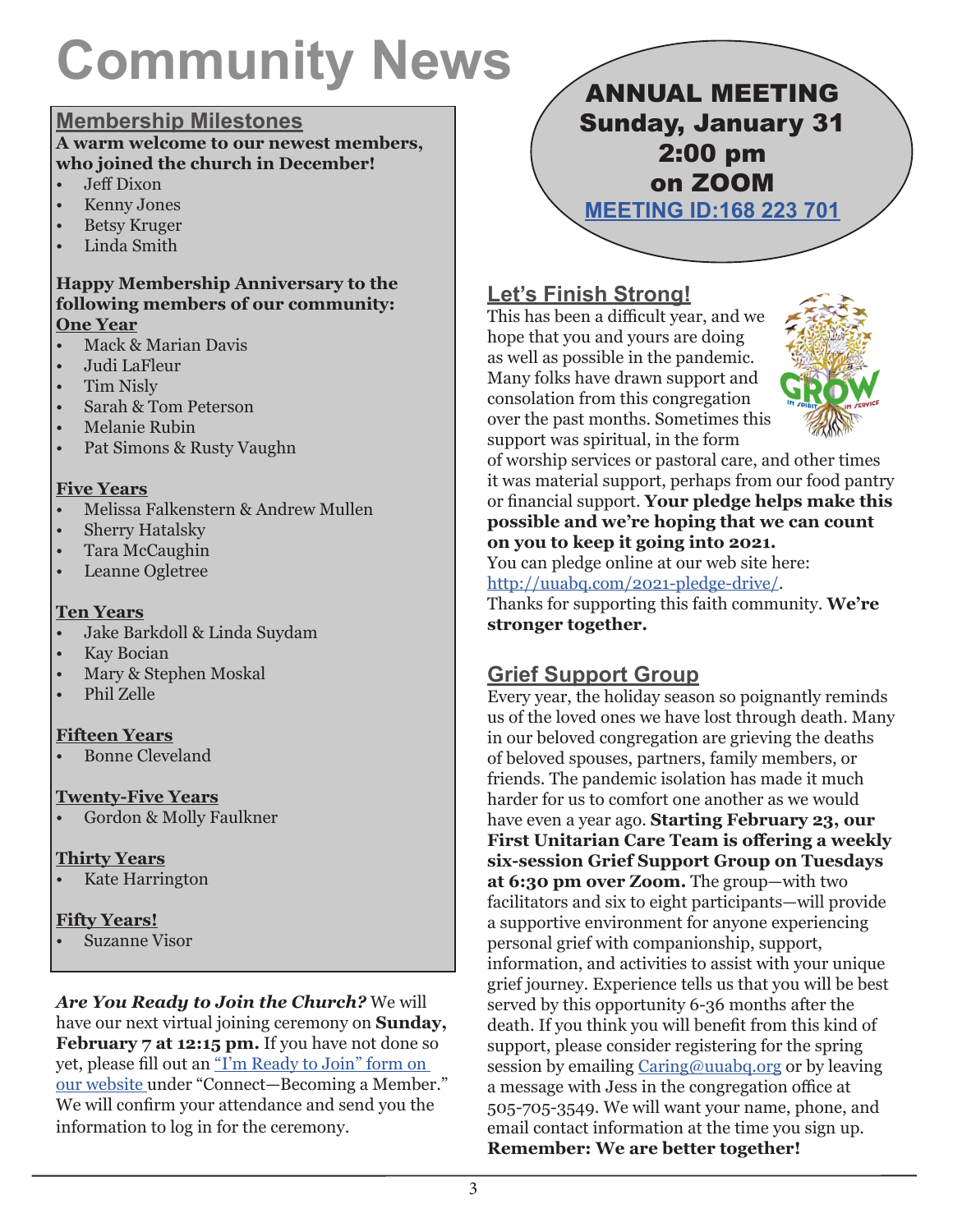# **Community News**

## **Wildlife Habitat Wrought Iron Fence**

Installation of a new wrought iron fence around the Wildlife Habitat is anticipated to be completed by the end of December. The fence will enable the Landscape Committee to keep the Habitat safe and clean for outdoor events and for members and their children to enjoy. Many thanks to a generous church member for funding this installation.

#### **Family Promise Update Family Promise of Albuquerque is purchasing their own building on San**

**Pedro!** Since 2016, First Unitarian has partnered with Family Promise to house up to 4 families experiencing homelessness in our Social Hall for one week, four times a year. Their new building will house up to 8 families at a time, have office space, a computer lab, eating facilities, and a space for daytime services. Their fundraising goal of \$600K allows them to enter the building mortgage-free, and have funds to make minor renovations. Once the building has been completed and families are living there, First Unitarian will continue our work to support them in new exciting ways. Stay tuned! **Family Promise is a rainbow in the middle of a storm for these families.** If you wish to donate to Family Promise, please visit their website: [www.familypromiseabq.org](http://www.familypromiseabq.org) OR mail a check to:

### *Family Promise of Albuquerque 808 Edith Blvd NE, 87102*

Thanks for your continued support of this vital program!

## **Board of Directors Update**

In December, the board took its first look at the 2021 budget proposal that will be presented to the congregation in January. While we had prepared for a challenging year economically-speaking, church pledges were on par with recent years (thank you, members!) and—with changes in the church's finances due to the pandemic—we ended the year with a surplus that can be applied to some areas that have needed our financial attention for some time, like Campus Care, IT support and equipment, and support for our social justice work in the community. I'm confident we'll have a budget to present to the congregation that reflects our community's values.

The board also heard an update from the ARC Task Force. They are asking the right questions about church loans, ongoing maintenance and condition of the ARC building, and how purchase of the building would serve our church's mission. Task force members will be talking with church members about your ideas. I appreciate the co-leadership of Gwen Sawyer and George Bakula in taking a careful look at whether buying the building is in the best interest of our entire congregation.

Finally, the board spoke with our Senior Minister, Angela Herrera, about her performance in this trying year. We shared our appreciation for all she does for our congregation. Descriptions of her performance included words like "stellar," "innovative," and "magnificent." Her innovative style was apparent this year when the pandemic hit and she pivoted to Zoom church so quickly, setting up a COVID task force, and more. We appreciate her solid working relationship with Bob LaVallee.

An area of concern is that—with the staff turnover in recent years—Angela is now the keeper of a lot of institutional knowledge, and has had to work hard to pass that along to new staff members. In fact, the board believes she is spending too many hours per week in her job. It was not lost on me that her job review occurred at 9 pm after she had already put in a 12-plushour day. Angela's working hours are not sustainable long-term.

As a congregation, we need to find ways to help her delegate to others on the staff or trusted volunteers. How can we, the congregation, help? The board and Angela discussed more volunteer help with the church's hiring processes, the board's Finance Committee, the congregation's Financial Review Committee, and leadership development. If you can step up in any of these areas or you know of someone who can, please contact me at [boardpres@uuabq.org](mailto:boardpres@uuabq.org).

 I wish all of you a restful holiday season and a Happy New Year!

*- Heather Clark, President of the Congregation*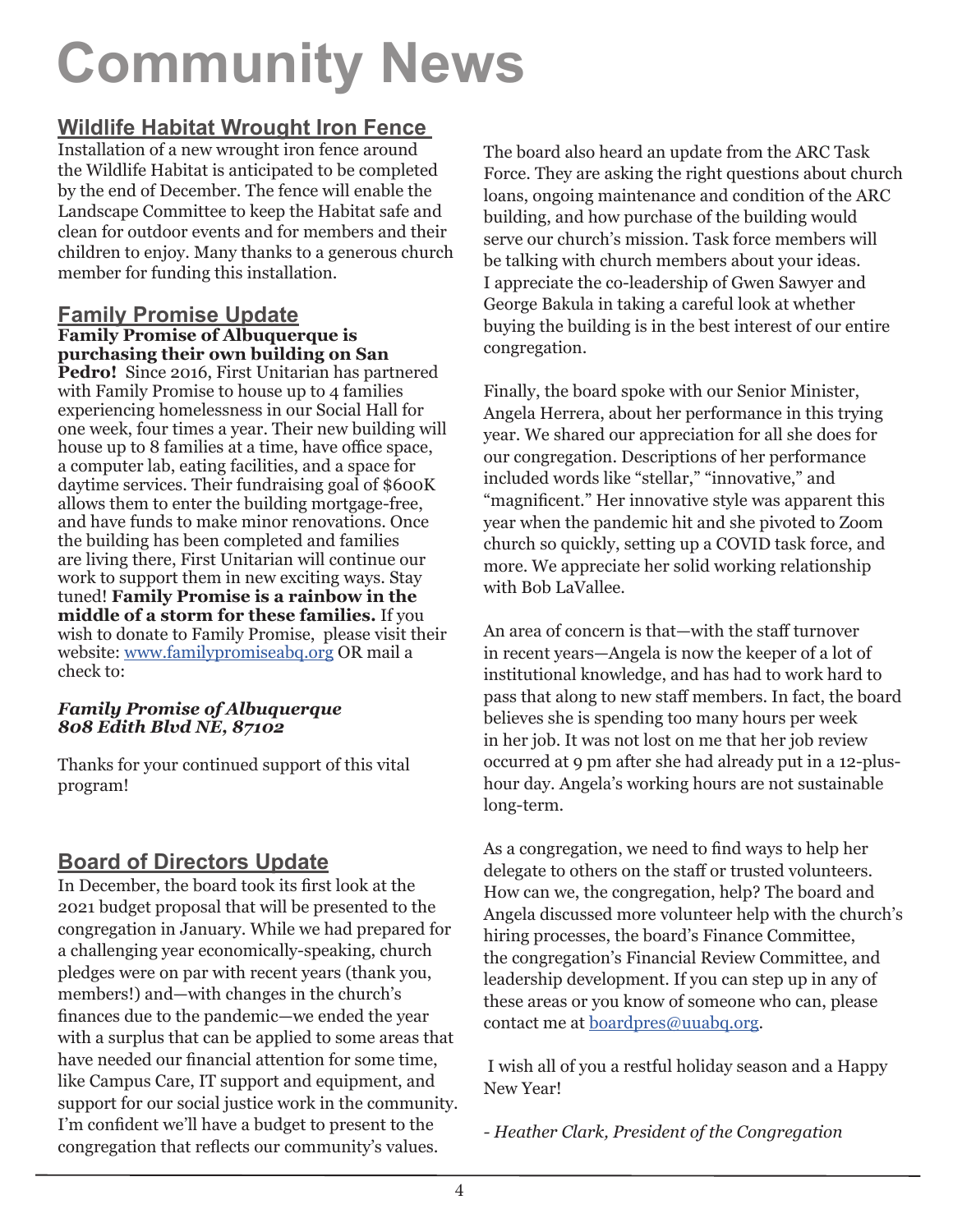# **Religious Education**



## **From Our Director of Religious Education**

*"This may only be a dream of mine, but I think it can be made real." -Ella Baker*



### **Greetings!**

Last month, we explored Stillness. I find that to achieve **Volunteering** a state of stillness, I must put the phone down, and turn I hear that families are just stretched to the limit these off the constant input: music, notifications, and—even more challenging—the hamster wheel in my mind that constantly rotates with responsibilities, projects, and worries. What works for me is to be doing something with my hands: drawing, coloring, stitching. In that space, for me, imagination flourishes!

Who gets to imagine the future? Losing your imagination is one of the symptoms of trauma, and all of us have experienced some trauma this year, though admittedly, on a sliding scale.

**But Change (with a capital C!) starts with** 

**imagination.** We are being asked to use our imaginations a lot these days: imagining what will happen when COVID is finally over, imagining a new government, imagining an end to racism, imagining that we can heal our natural world. For big change to happen, we must all agree to be a part of it.

We are still coping with the scary challenges of the pandemic, and I pray that we are closer to imagining our world without it. But I hope that everything will not just return to the way it was. Not everything was working that well, and not everything we learned during the pandemic should be tossed out. How do we, who know the world needs to change, begin to practice something different?

**Mia Noren, [Dre@uuabq.org](mailto:Dre@uuabq.org ) Director of Religious Education, Credentialed**

## **RE Notes**

I hope you have had a chance to check out the Bitmoji Resource Room. The Elementary Room changes every month, and you can find it on our First UU Families Facebook page or [on the church's website.](http://uuabq.com/religious-education/elementary-re-resource-room/
)

## **Zoom Meetings**

Be sure to check out the [RE Calendar on our website](http://uuabq.com/wp-content/uploads/2020/12/1.2021-RE-newsletter.pdf)  and the RE section of the Weekly Broadsheet for links and access to meeting information! Make sure you [register your family on our website](http://uuabq.com/registering-for-re/) and contact Alana Rodriguez at [reasst@uuabq.org](mailto:reasst@uuabq.org) if there are changes to your information, especially email. This is the only way we have to contact you.

days. That's a big reason to change how we do things while we are meeting virtually. Now, more than ever, we want to show our children how a community shows up for each other—community is still "the curriculum." Classes are shorter and simpler, and I still need you. Please connect with me if you think you can help!

## **Youth News**



Imagination's great gift is improvement, or that's what we're usually taught. For instance, it's said that the deep magic of imagination lies in the way it can reshape our reality for the better. We're urged to imagine the world we dream of—a world with more justice, more peace, more love. From that, a mysterious magnetism

pulls our imperfect present into an improved future. Imagination moves us forward. It makes us better.

But be careful, friends, and remember that this view of imagination impoverishes us by shutting out imagination's other precious gift: the illumination of our daily lives. Imagination can pull the sacred into our present, letting us perceive the common as miraculous and wonderful through its lens.

This month, our resources will be centered around messages of how our faith invites us to become a people of imagination. These include imagining a new you, imagining a better world, thinking outside the box, and visiting other worlds.

In addition to our weekly All Youth Check-In on Sunday afternoons, **we are starting our 2021 (Virtual) Coming of Age** class for any 8th and 9th graders who want to participate. This class explores what it means to be a spiritual adult in a UU community through games, discussion, learning, and fun. It ends with a special worship service in the spring, one of the most anticipated services of the year. Email me for more information or to register.

**Alana Rodriguez, [youth@uuabq.org](mailto:youth@uuabq.org )  Youth Programs Coordinator, RE Assistant**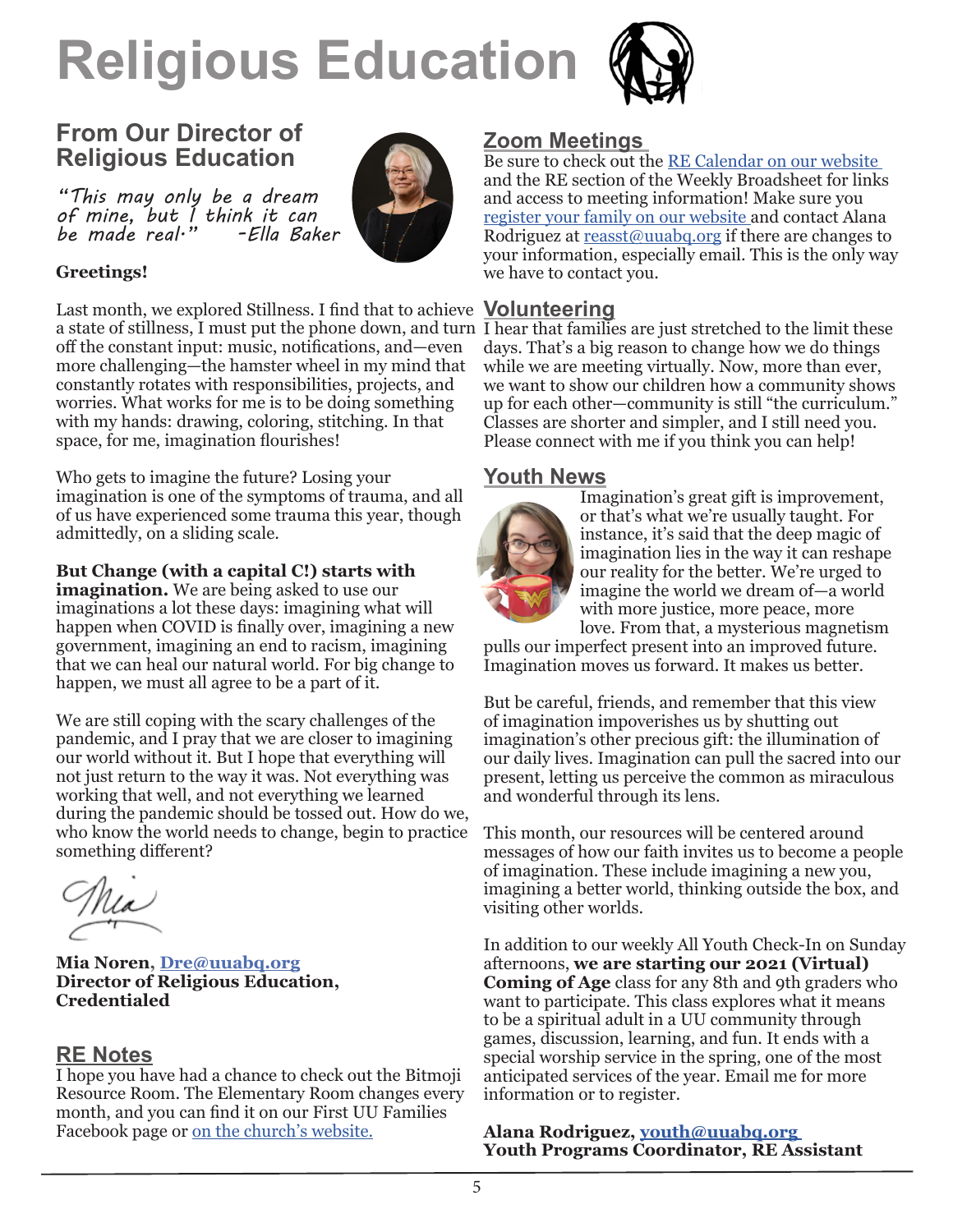# **Connect & Learn**

## Sunday Explorations

Join us every Sunday morning at 9:30 for discussion topics on spirituality, our wisdom sources, UU history and taking our faith into action to address concerns of these times.

### **[Meeting ID: 842 4289 2753](https://us02web.zoom.us/j/84242892753?pwd=c0ZDSDUxMmJodDVYWmVZSHAyL1p1UT09) [Passcode: 041625](https://us02web.zoom.us/j/84242892753?pwd=c0ZDSDUxMmJodDVYWmVZSHAyL1p1UT09)**

## **January 3 Imagine the New Year, 2021**

The messages of imagination, including seeing the common as precious. What will you imagine for the new year? What can we imagine collectively? Angela Merkert, facilitator

## **January 10 Listen to the Mustn'ts, Shouldn'ts and Don'ts of Shel Silverstein**

How do they inhibit our imagination? Where do we begin to lower or dissolve those barriers? Let's identify sources of inspiration from which we develop the Must's, Should's, Shall's and Will-do's. Angela Merkert, facilitator

## **January 17 The Post-Pandemic World**

Imagining equity and inclusion in our social and economic lives. Where will our imagination take us in reversing policies and practices that limit more equity and inclusion? Angela Merkert, facilitator

## **January 24 Thich Nhat Hanh: His Life and**

**Teachings** Our text will be his book, "The Miracles of Mindfulness." We'll read/discuss his amazing life story and profound teachings on mindfulness and meditation, including his words "Life in the present is all we have."

Ron Friederich, facilitator

## **January 31 UUA Common Read 2020- 21** *Breathe: A Letter to My Sons, Part 1* **by**

**Imani Perry** Explore the terror, grace, and beauty of coming of age as a Black person in contemporary America and what it means to parent children in a persistently unjust world. Angela Merkert, facilitator

## **Music Notes from Susan Peck**



Our church's music ensembles are getting better and better at virtual music-making. Email [me](mailto:speck@uuabq.org) if you would like to participate vocally or instrumentally with Chalice Choir, Disparate Parts, or Sol Singers.

Sol Singers continue meeting every Monday evening for song circle, and are now hosting a Friday afternoon Zoom drop-in group for conversation and shared music.

Starting in January, we'll offer a chance to explore cutting edge technology for online music-making: Cy Shuster and I will be hosting a Jamulus group. Jamulus is free, open-source software designed to reduce timelag and allow folks to make music together online in almost real time. It's tech-intensive, but musicians around the world are learning how to make it work.

Disparate Parts will honor musicians who passed in 2020 in our Jan 31 Eulogies service. We welcome musicians who enjoy playing and recording contemporary music. Musicians and poets are also welcome to honor those who passed in 2020 at our January 24 Virtual Open Mic.

*On the day we are together again On the day we are together again I will pull you in close like a hoop with no end On the day we are together again*

[-Siri Undlin, aka Humbird](https://www.youtube.com/watch?v=xSA4vF2qc3Q
)



## **UU 101 - Back By Popular Demand!**

Great news! Rev. Bob LaVallee will be offering a virtual UU 101 session for anyone who wants to learn more about what it

means to be a Unitarian Universalist today. The twohour class will be offered **Saturday, January 30 at 11:00 am** with a lunch break.

To register email Bob at [blavallee@uuabq.org](mailto:blavallee@uuabq.org ) or contact our Director of Membership, Laira Magnusson, at L[Mags@uuabq.org.](mailto:LMags@uuabq.org.)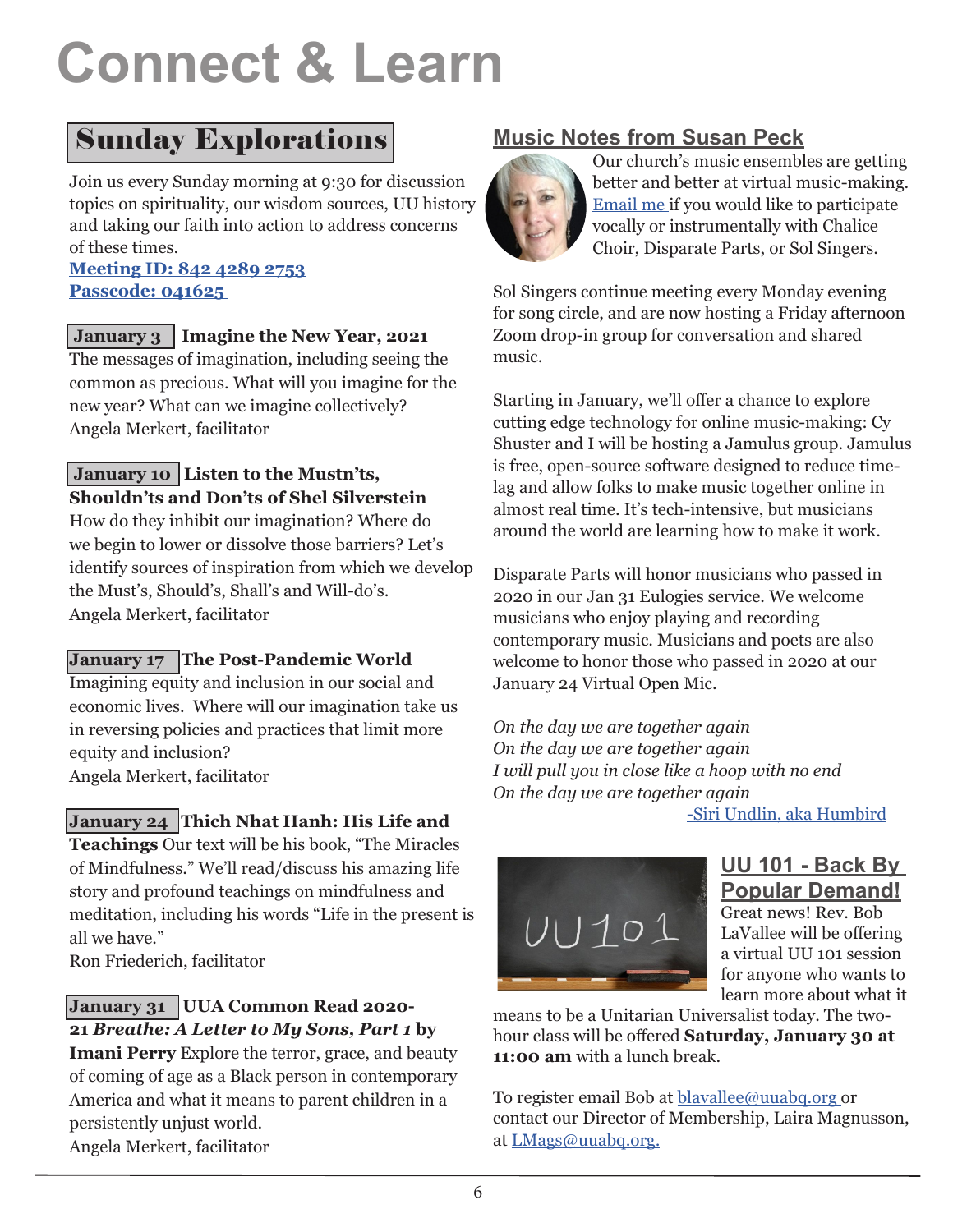## **Groups & Activities**



Join us for Meet & Greet, an opportunity, on Zoom, to meet with 6-8 other members and friends for a social hour and a half. Participants are invited to enjoy a beverage of their choosing and nibbles if they like. We start with some 'ice breaker' questions and go-with-theflow from there. If you are looking for a way to just kick back and socialize—with old friends and new—give it a try! **Our next meeting is Saturday, February 6 at 7:00 pm.** If you are interested or have questions, contact Linda Skye at (505) 401-5989 or [Lskye@unm.edu](mailto:Lskye@unm.edu).

## **New Year's Wisdom Circle**

As we gladly leave 2020 behind and turn the corner into the new year, we of ripe years will gather around our Zoom table to take stock and talk. Rather than make the usual self-improvement resolutions, we will consider what feeds our souls, what challenges us, and how we integrate these two poles of being human in the 21st century under present conditions. Along with that, we'll play visionaries and share one thing we foresee for ourselves personally in the year ahead, and one thing we foresee for the world around us. **All are welcome to join us Saturday, January 16 at 10:30 am**. If so inclined, bring along something delightful to sip and nibble on. Email Jerilyn Bowen at [jbowen1@unm.edu](mailto:jbowen1@unm.edu ) for more information.

[Click here to join](https://zoom.us/j/96220942211?pwd=bkk5ZWdlZkVBVWs1V1RMUVpuOHlpUT09) or enter **Meeting ID: 962 2094 2211, Passcode: 485006.**

**Addiction Recovery Resources Do you know someone struggling with gambling, workaholism, compulsive video gaming, or problematic Internet use, including porn use?** Has COVID isolation exacerbated any of these behaviors for you or a loved one? The First Unitarian Addiction Recovery (AR) Ministry offers support for these and other issues such as alcoholism and opiate abuse. There is an answer to the pain and suffering of addiction. The AR Ministry can connect you with support and relief.

fellowships within easy reach, including Gamblers Anonymous, Computer Gaming Addicts Anonymous, and Sex & Love Addicts Anonymous. There are lowor no-cost options to help you or a loved one get started, reclaiming time, energy, and your life! If you or someone close to you may have issues around an addictive behavior, including internetrelated addictions, please reach out to a member of the AR Ministry team by contacting us right away at [caring@uuabq.org](mailto:caring@uuabq.org) for confidential support and a pathway to recovery.



**Bread, Wine, and Book Club** will meet **Friday, January 8 at 7:00 pm** on Zoom. We will be discussing *[A Place for U](https://bookshop.org/books/a-place-for-us-9781524763558/9781524763565)s* by Fatima Farheen Mirza. Contact Martha Beyerlein at [martha.beyerlein@comcast.net](mailto:martha.beyerlein@comcast.net) for the meeting information.

**The Monday Afternoon Book Club** will meet **Monday, January 18, at 1:30 pm** on Zoom. The book is *[White Houses](mailto:https://bookshop.org/books/white-houses-9780812985696/9780812985696?subject=)* by Amy Bloom. Please contact Joyce Etheridge at 509-308-5523 for further information.

**The Nonfiction Book Club** continues to meet on Zoom **Wednesdays at 2:00 pm.** We are currently reading *Bad Blood: Secrets and Lies of a Silicon Valley Startup* [b](https://bookshop.org/books/bad-blood-secrets-and-lies-in-a-silicon-valley-startup/9780525431992)y John Carreyrou. For meeting information, contact Bob Wood at 352-0212 or [roberttwood@gmail.com.](mailto:roberttwood@gmail.com.)

**Reading on Racism Book Group's** selection for January is *[The Color of Money: Black Banks and](https://bookshop.org/books/the-color-of-money-black-banks-and-the-racial-wealth-gap-9780674970953/9780674237476)  [the Racial Wealth Gap](https://bookshop.org/books/the-color-of-money-black-banks-and-the-racial-wealth-gap-9780674970953/9780674237476)* by Mehrsa Baradaran. Our meeting is **January 27, 3:00—5:00 pm.** To join us and receive the Zoom link, please contact Kent Madden at revmadden22@gmail.com.

With Zoom and tele-meetings, there are 12-Step